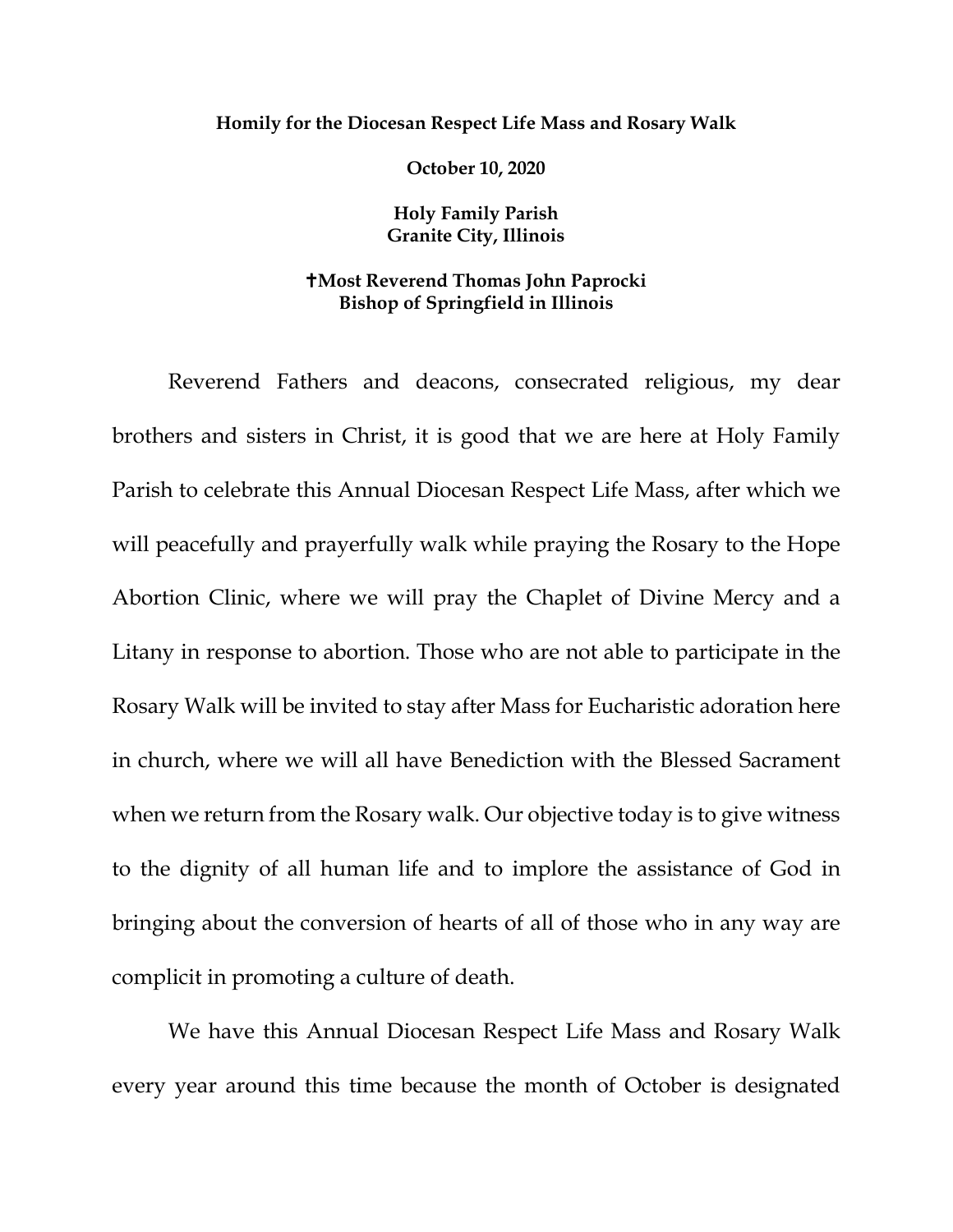Respect Life Month by the Catholic Bishops of the United States. The timing of this Respect Life Mass and Rosary walk is especially significant this year coming now less than a month until our national elections.

As I wrote in the September 20th issue of *Catholic Times*,[1](#page-7-0) the Catholic Bishops of the United States have said that "The threat of abortion remains our preeminent priority because it directly attacks life itself, because it takes place within the sanctuary of the family, and because of the number of lives destroyed."[2](#page-7-1)

In this regard, I pointed out that the 2020 Democratic Party Platform states that Democrats believe unequivocally that every woman should be able to "access safe and legal abortion." They also pledge to "restore federal funding for Planned Parenthood," the largest single provider of abortions in the U.S., and repeal the Hyde Amendment, which since 1976 has prohibited federal funds to pay for abortions except in rare cases to save the life of the mother, or if the pregnancy arises from incest or rape. The platform also pledges that Democrats will appoint U.S. Supreme Court justices and federal judges who will uphold *Roe v. Wade*.[3](#page-7-2)

In contrast, the Republican Party Platform states that Republicans "assert the sanctity of human life and affirm that the unborn child has a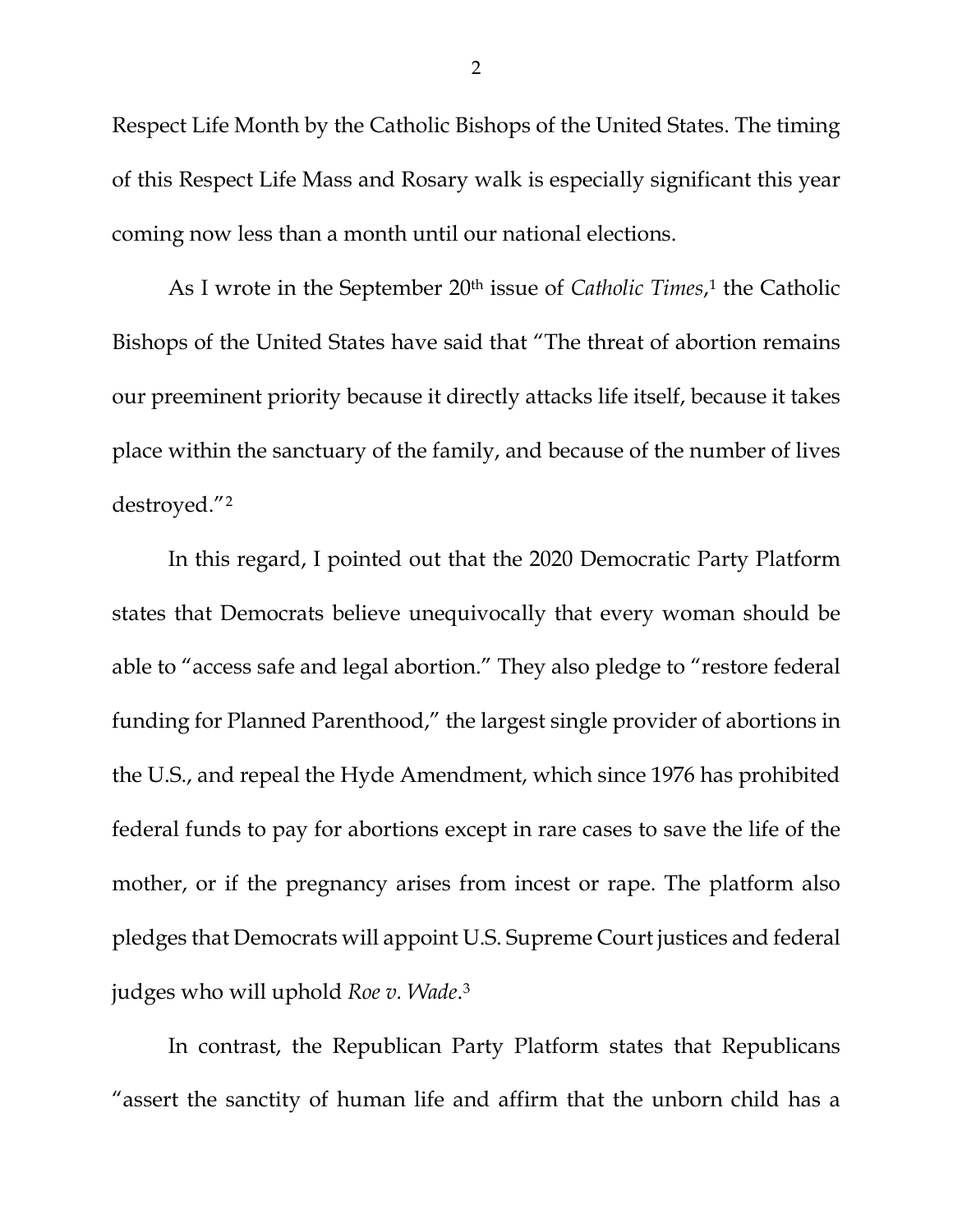fundamental right to life which cannot be infringed." They "oppose the use of public funds to perform or promote abortion or to fund organizations, like Planned Parenthood, so long as they provide or refer for elective abortions or sell fetal body parts rather than provide healthcare." They also "support the appointment of judges who respect traditional family values and the sanctity of innocent human life."<sup>[4](#page-7-3)</sup>

I noted that Joe Biden, Kamala Harris, and Dick Durbin, the Democratic Party candidates for President, Vice-President, and U.S. Senate (Illinois), respectively, all support the Democratic Party Platform promoting abortion and calling for the use of federal taxpayer funding of abortion and the appointment of pro-abortion judges. Biden also pledged to restore the Obama-Biden policy that mandates churches, businesses, colleges, and religious orders like the Little Sisters of the Poor to provide coverage for abortion pills in their employees' health insurance plans[.5](#page-7-4)

On the other hand, Donald Trump, Mike Pence, and Mark Curran, the Republican Party candidates for President, Vice-President, and U.S. Senate (Illinois), respectively, all promote laws that restrict abortion, oppose federal funding for abortions, and support the appointment of judges who respect the life of unborn babies.<sup>[6](#page-7-5)</sup>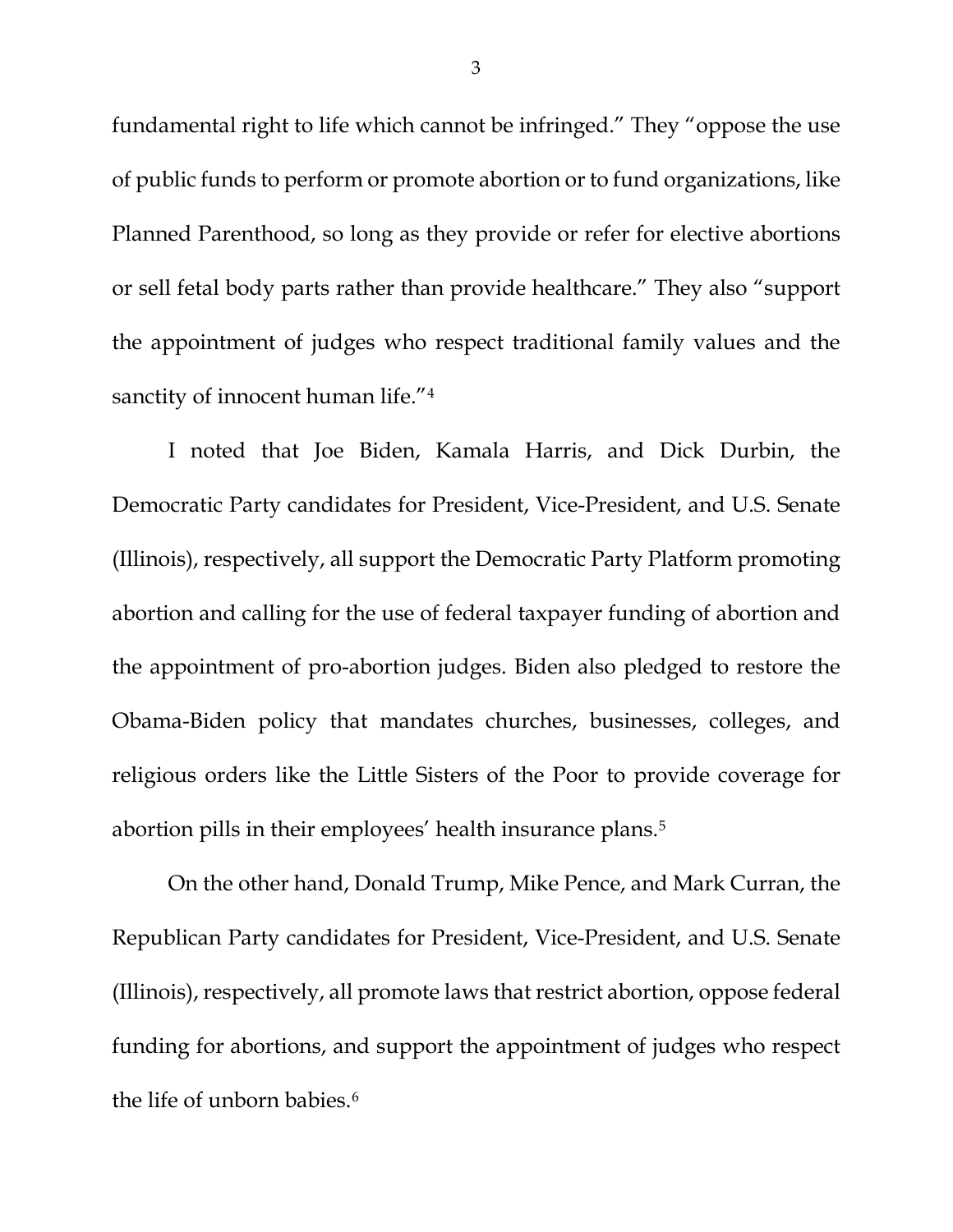I also pointed out, however, that not all candidates always follow their respective party's platform. So, before you cast your ballot, it is important to find out where each candidate stands on critical life-related issues.

In light of this information, I and many of my brother bishops and priests have been asked if it is a sin to vote for Joe Biden and Kamala Harris, especially since Mr. Biden has recently said he would seek to codify the abortion license of *Roe v. Wade* into federal law if it were overturned in the U.S. Supreme Court<sup>[7](#page-7-6)</sup> and he would support the repeal of the Hyde Amendment which prohibits federal funding of abortion.[8](#page-7-7)

Kamala Harris has also been strident in her support of abortion. In 2016, for example, as Attorney General of California, Kamala Harris initiated the prosecution of David Daleiden, a journalist with nearly a decade of experience in conducting investigative research on the abortion industry, after he documented Planned Parenthood's illegal sale of body parts from aborted fetuses.[9](#page-7-8) Harris orchestrated the raid of Daleiden's apartment, in which authorities seized a laptop and several hard drives that contained the videos he filmed as part of his exposé of Planned Parenthood[.10](#page-8-0)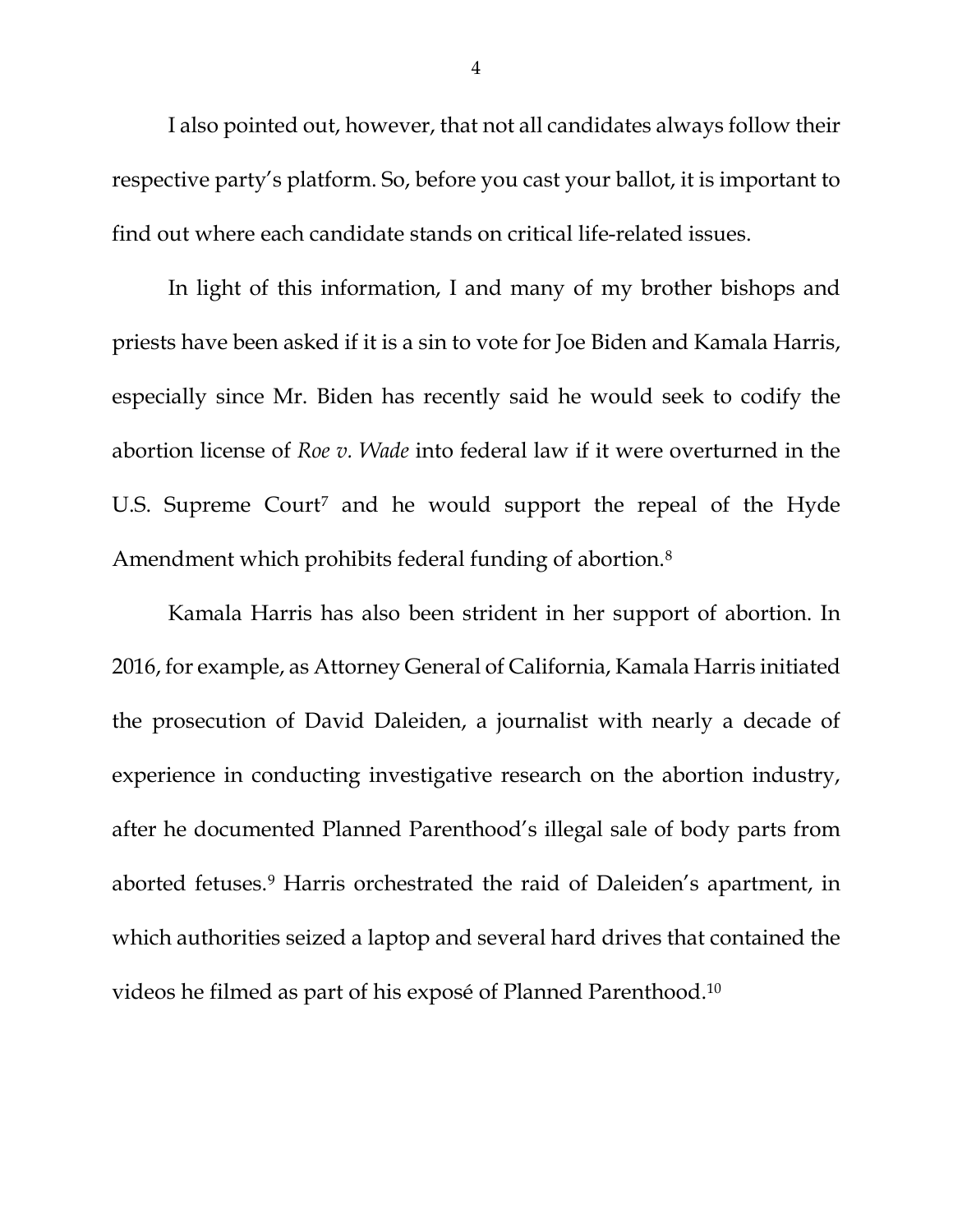Joe Biden's and Kamala Harris' vehement support for laws that promote abortion is what leads many people to ask if it is a sin to vote for them.

In seeking to answer that question, it must be noted first of all that voting itself is not a sin; in fact, it is a good thing to vote.[11](#page-8-1) But voting for someone who promotes an intrinsic evil raises the question of cooperation with evil. This is where the analysis becomes somewhat complex and does not lend itself to simple yes or no sound bites.

In this regard, Catholic moral theology distinguishes between formal and material cooperation. Formal cooperation is when someone shares the evil intent of the wrongdoer or otherwise "agrees with, condones, or approves of the wrongdoer's action, at least to some degree. Formal cooperation in the wrongdoing of another is always wrong."[12](#page-8-2)

Material cooperation occurs when "one does not share the intention of the wrongdoer, but is in some way involved with the wrongdoer. . . . Material cooperation is considered immediate when the cooperator's act assists in the performance of the wrongdoing in an essential way. . . . Material cooperation itself can be distinguished by being 'proximate' mediate material cooperation or 'remote' mediate material cooperation. . . .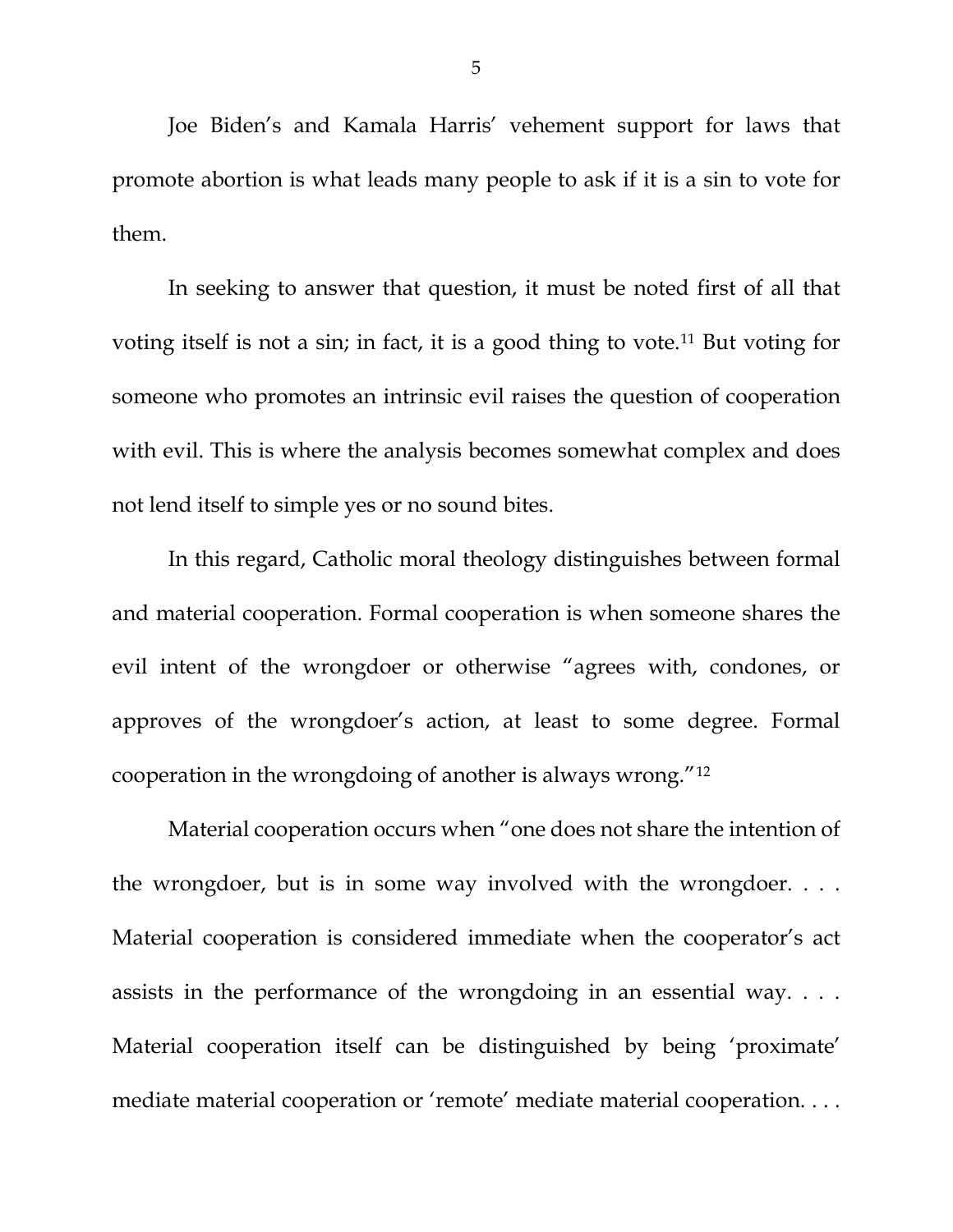Material cooperation requires a proportionately grave reason. The more proximate the cooperation, the more proportionately grave the reasons needed for the action to be justified."[13](#page-8-3)

Applying these principles to the question at hand, voting for someone with the intent to support abortion is formal cooperation and is always sinful. On the other hand, the person who does not intend to support abortion but votes for someone who will promote abortion becomes a cooperator in an intrinsic evil. It can be argued that the cooperation is mediate because that one person's vote may not be essential to the procurement of abortion. But mediate cooperation in a grave evil requires a proportionately grave reason to be justified. Over 860,000 abortions took place in 2017, the latest year reported in the U.S.[14](#page-8-4) In order to justify voting for a proponent of abortion, one would need a proportionately grave reason that outweighs the killing of 860,000 babies per year.

Some argue, for example that that the death penalty is a proportionately grave reason. There are two problems, however, with trying to make that moral equivalence. First, capital punishment is not in the same moral category as abortion. While abortion is considered to be an intrinsic evil,<sup>[15](#page-8-5)</sup> the death penalty has called "inadmissible" by Pope Francis, which is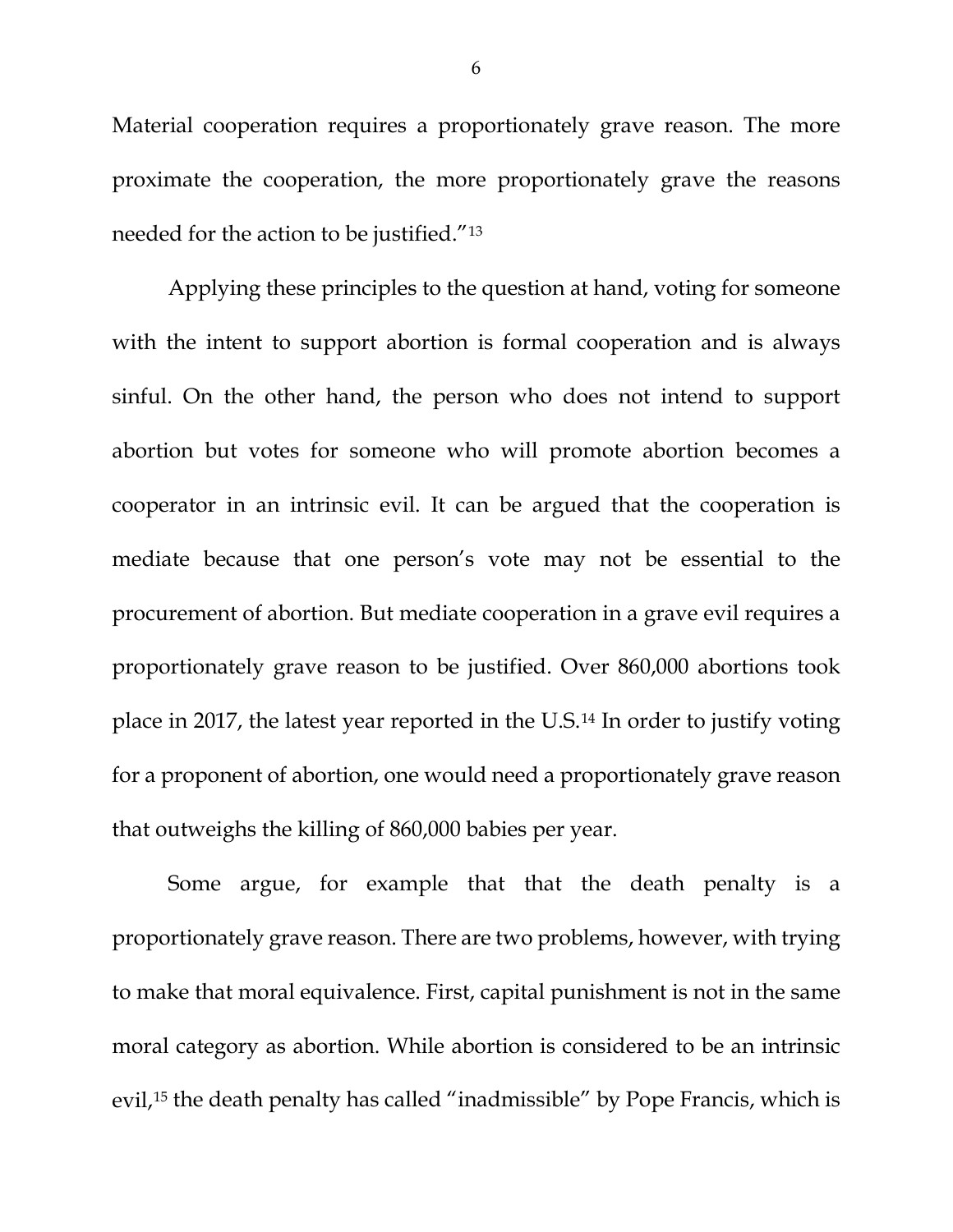not the same as calling it an intrinsic evil, but is more of a prudential judgment about its efficacy.[16](#page-8-6)

The second problem with this argument is the lack of numerical equivalency. While over 860,000 abortions took place in our country in the last reported year, there were a total of 22 executions of prisoners in seven states in 2019, with zero executions in the State of Illinois.[17](#page-8-7) It is hard to see how voting for someone who opposes the death penalty would be a proportionately grave reason to justify voting for that same candidate who promotes abortion.

Notice that there are several steps that are involved in this reasoning process, only the last of which is for the person to reach a conclusion, but a conclusion nevertheless based on sound moral reasoning.

In this Respect Life Mass, then, let us pray for the wisdom of the Holy Spirit to guide voters to think with sound moral reasoning and to keep in mind the issue of abortion as their preeminent priority as they form their conscience before casting their ballot. Please pray for our country that we may all live the Gospel of life. As Jesus says in today's Gospel passage, "Blessed are those who hear the word of God and observe it"(Luke 11:28).

May God give us this grace. Amen.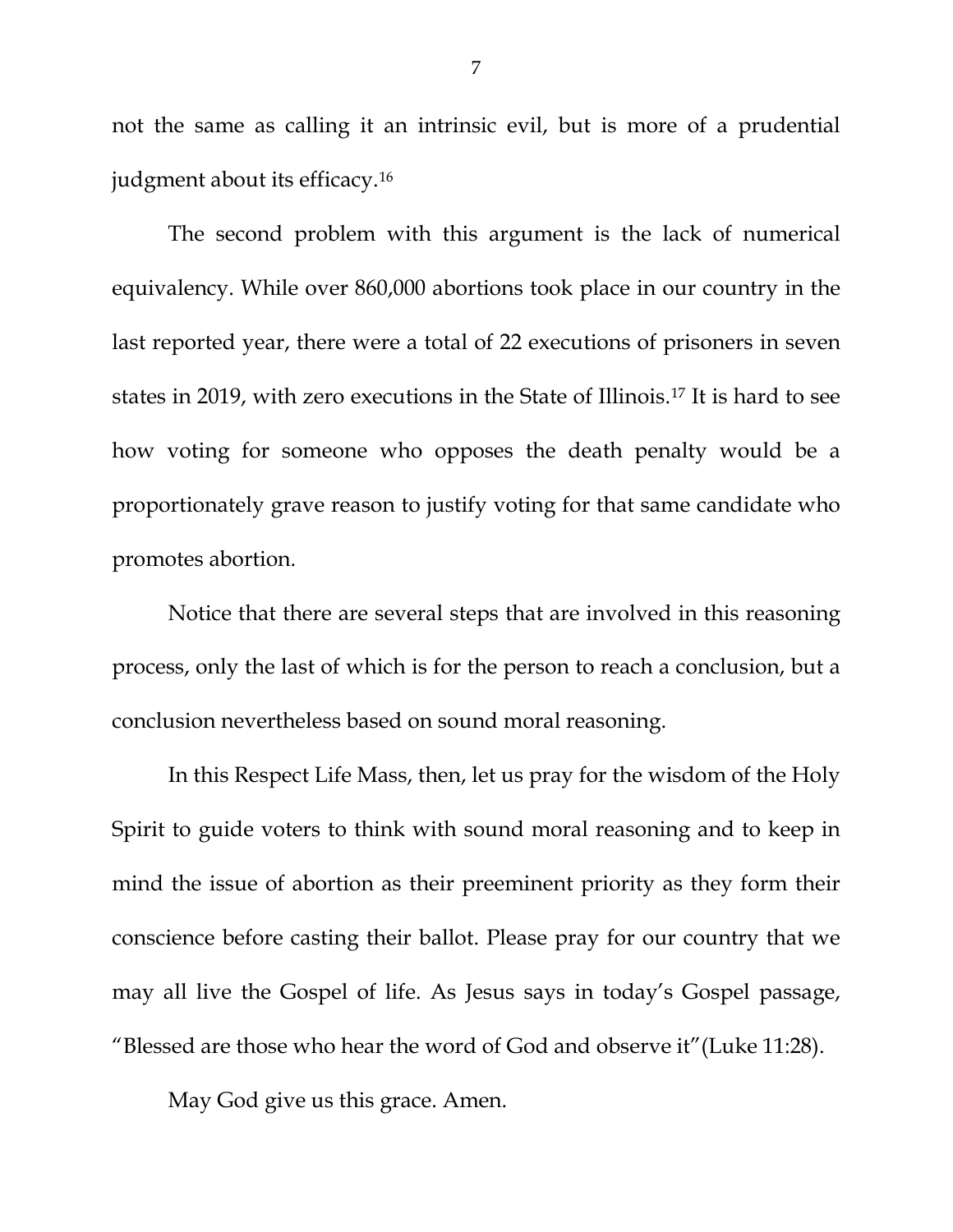<span id="page-7-0"></span><sup>1</sup> Bishop Thomas John Paprocki, "Keep in mind abortion remains 'preeminent' issue in upcoming election," *Catholic Times*, September 20, 2020, accessed online at [https://ct.dio.org/bishops-column/message/keep-in-mind-abortion-remains-preeminent](https://ct.dio.org/bishops-column/message/keep-in-mind-abortion-remains-preeminent-issue-in-upcoming-election/read.html)[issue-in-upcoming-election/read.html.](https://ct.dio.org/bishops-column/message/keep-in-mind-abortion-remains-preeminent-issue-in-upcoming-election/read.html)

<span id="page-7-1"></span><sup>2</sup> *Forming Consciences for Faithful Citizenship - Introductory Letter* (Washington, D.C.: United States Conference of Catholic Bishops, 2019), accessed online at [https://www.usccb.org/issues-and](https://www.usccb.org/issues-and-action/faithful-citizenship/forming-consciences-for-faithful-citizenship-introductory-letter)[action/faithful-citizenship/forming-consciences-for-faithful-citizenship-introductory-letter.](https://www.usccb.org/issues-and-action/faithful-citizenship/forming-consciences-for-faithful-citizenship-introductory-letter)

<span id="page-7-2"></span><sup>3</sup> The 2020 Democratic Party Platform, accessed online at [https://democrats.org/where-we](https://democrats.org/where-we-stand/party-platform/)[stand/party-platform/.](https://democrats.org/where-we-stand/party-platform/)

<span id="page-7-3"></span><sup>4</sup> The Republican Party Platform, 2020, accessed online at https://ballotpedia.org/The\_Republican\_Party\_Platform, 2020.

<span id="page-7-4"></span><sup>5</sup> CNA Staff, "Biden says nuns inspire him to run, plans to sue Little Sisters of the Poor," *Catholic News Agency*, August 13, 2020, accessed online at

[https://www.catholicnewsagency.com/news/biden-says-catholic-nuns-inspire-him-to-run](https://www.catholicnewsagency.com/news/biden-says-catholic-nuns-inspire-him-to-run-plans-to-sue-little-sisters-of-the-poor-12427)[plans-to-sue-little-sisters-of-the-poor-12427.](https://www.catholicnewsagency.com/news/biden-says-catholic-nuns-inspire-him-to-run-plans-to-sue-little-sisters-of-the-poor-12427) See also, "Senator Richard Durbin of Illinois has 100% Congressional Record on Choice," National Abortion Rights Action League (NARAL), accessed online October 10, 2020 at

[https://www.prochoiceamerica.org/representative/richard-durbin/.](https://www.prochoiceamerica.org/representative/richard-durbin/)

<span id="page-7-5"></span><sup>6</sup> CNA Staff, "Trump says second term will 'fight' for unborn children in letter to pro-lifers," *Catholic News Agency*, September 3, 2020, accessed online at [https://www.catholicnewsagency.com/news/donald-trump-says-second-term-will-fight-for](https://www.catholicnewsagency.com/news/donald-trump-says-second-term-will-fight-for-unborn-children-in-letter-to-pro-lifers-61750)[unborn-children-in-letter-to-pro-lifers-61750.](https://www.catholicnewsagency.com/news/donald-trump-says-second-term-will-fight-for-unborn-children-in-letter-to-pro-lifers-61750) See also "Mark Curran on the Issues," accessed online October 10, 2020, at [https://electcurran.com/mark-on-the-issues/.](https://electcurran.com/mark-on-the-issues/)

<span id="page-7-6"></span><sup>7</sup> Alexandra DeSanctis, "Biden Reiterates Promise to Make Roe v. Wade the 'Law of the Land,'" *National Review*, October 6, 2020, accessed online at [https://www.nationalreview.com/corner/biden-reiterates-promise-to-make-roe-v-wade-the](https://www.nationalreview.com/corner/biden-reiterates-promise-to-make-roe-v-wade-the-law-of-the-land/)[law-of-the-land/.](https://www.nationalreview.com/corner/biden-reiterates-promise-to-make-roe-v-wade-the-law-of-the-land/)

<span id="page-7-7"></span><sup>8</sup> Bobby Allyn, "Biden Reverses Position, Rejects Hyde Amendment, Cites Attacks On Abortion Access," *NPR*,

June 6, 2019, accessed online at [https://www.npr.org/2019/06/06/730515910/biden-reverses](https://www.npr.org/2019/06/06/730515910/biden-reverses-position-rejects-hyde-amendment-cites-attacks-on-abortion-access)[position-rejects-hyde-amendment-cites-attacks-on-abortion-access.](https://www.npr.org/2019/06/06/730515910/biden-reverses-position-rejects-hyde-amendment-cites-attacks-on-abortion-access)

<span id="page-7-8"></span><sup>9</sup> Madeline Osburn, "Four Years Later, Planned Parenthood Whistleblower Still Trapped In Kamala Harris's Persecution," *The Federalist*, August 20, 2020, accessed online at [https://thefederalist.com/2020/08/20/four-years-later-planned-parenthood-whistleblower](https://thefederalist.com/2020/08/20/four-years-later-planned-parenthood-whistleblower-still-trapped-in-kamala-harriss-persecution/)[still-trapped-in-kamala-harriss-persecution/.](https://thefederalist.com/2020/08/20/four-years-later-planned-parenthood-whistleblower-still-trapped-in-kamala-harriss-persecution/)